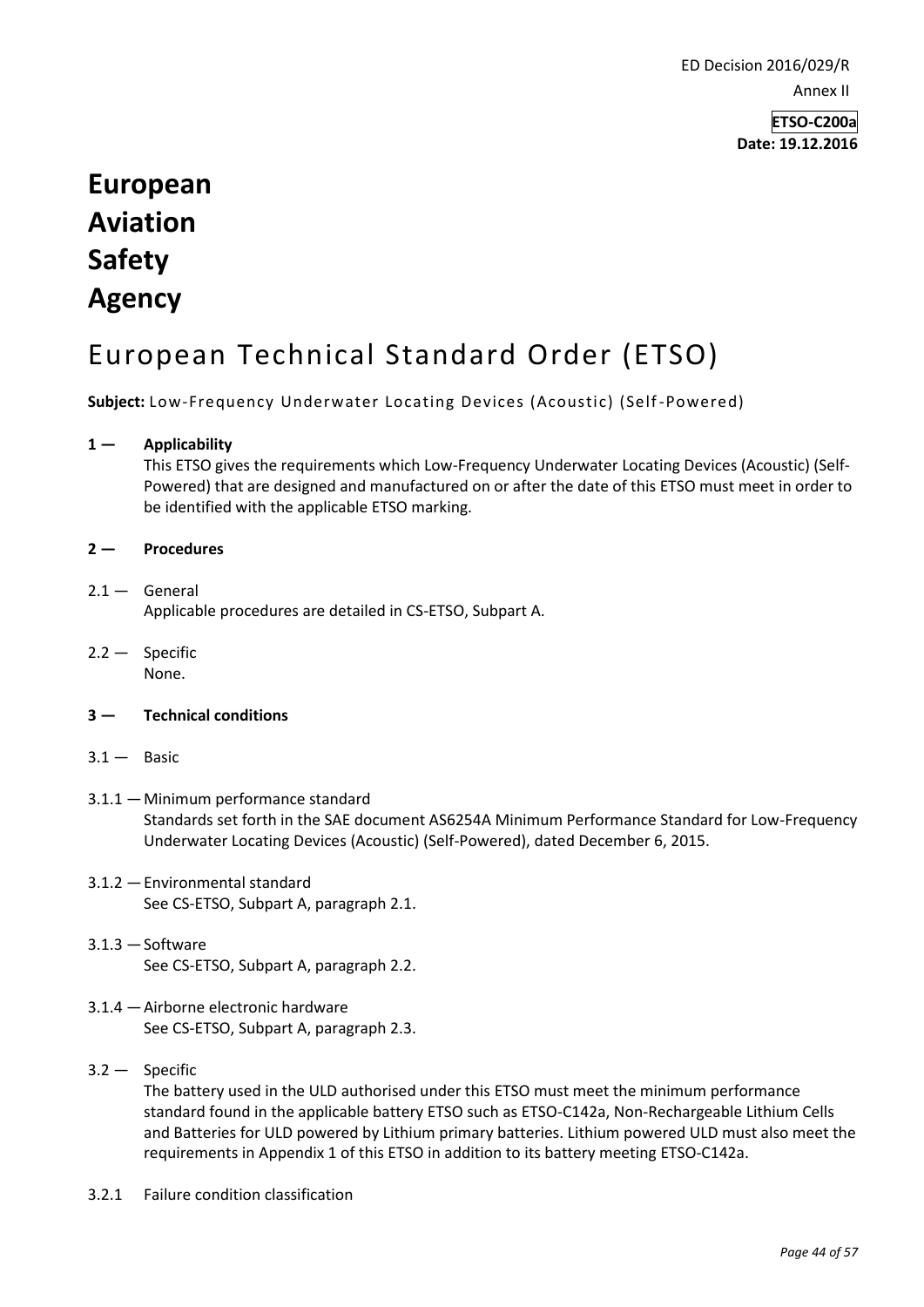**ETSO-C200a Date: 19.12.2016**

See CS-ETSO, Subpart A, paragraph 2.4.

Failure or loss of the function defined in paragraph 3.1.1 of this ETSO has been determined to be a minor failure condition.

- **4 — Marking**
- 4.1 General Marking as detailed in CS-ETSO, Subpart A, paragraph 1.2.
- 4.2 Specific None.
- **5 — Availability of referenced document**  See CS-ETSO, Subpart A, paragraph 3.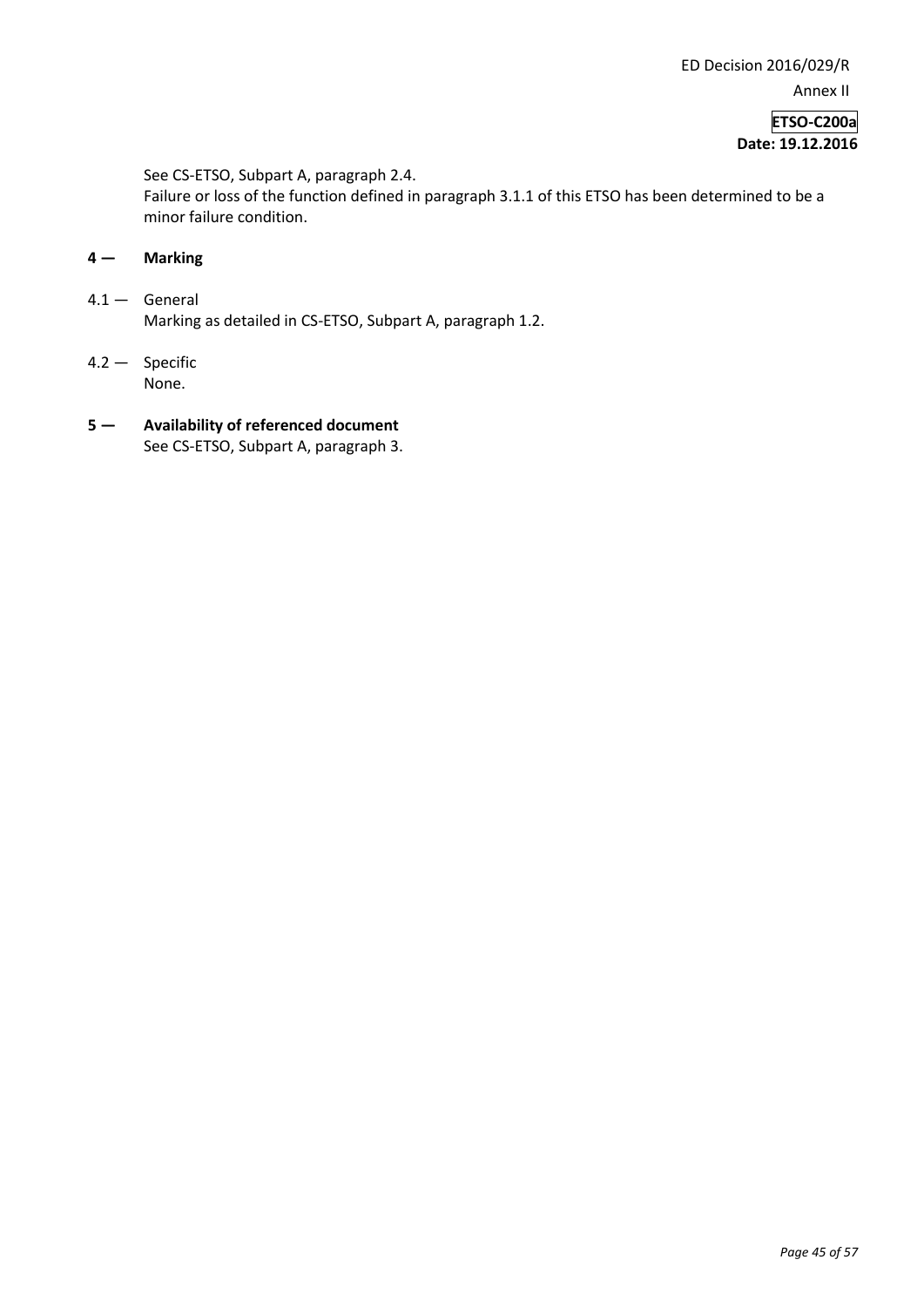ED Decision 2016/029/R Annex II

> **ETSO-C200a Date: 19.12.2016**

#### **APPENDIX 1.**

### **Lithium Battery Containment Requirements**

The Airframe Low Frequency ULD must provide the containment of any hazardous products of the failure of its internal lithium battery without additional external containment devices other than the mounting bracket. Include the following note in the installation instructions and in the DDP.

## *Note: The ULD is intended to be mounted to the structure of the aircraft and provide a locating signal after a crash in water. Placing the ULD inside a containment vessel will prevent it from performing its intended function of transmitting low frequency ultrasonic pulses to aid the location of the mishap aircraft.*

Sections 1.5, 1.6, 1.7 and 2 of RTCA/DO-347, Certification Test Guidance for Small and Medium Sized Rechargeable Lithium Batteries and Battery Systems, dated December 18, 2013, provide safety, design and qualification requirements and guidelines pertinent to designing safe batteries meeting CS-23, CS-25, CS-27 and CS-29 requirements and additional Special Conditions (SC) required for installation for the low frequency ULD on aircraft. Consider each of these requirements and guidelines when designing cells and batteries.

The requirements below include tests from RTCA/DO-347. Although written for rechargeable lithium batteries, EASA and the FAA consider these tests appropriate for demonstrating that non-rechargeable lithium batteries meet the SCs where indicated below. When conducting these tests and the test method states 'charge the battery in accordance with the manufacturer's instructions', use a battery with a 100 % state of charge instead.

- 1) Lithium Primary Batteries used in Airframe Low Frequency ULD must independently:
	- a. Meet the requirements in ETSO-C142a, Non-rechargeable Lithium Cells and Batteries, including the tests in Appendix 1, Table 2, and
	- b. Pass the following tests in RTCA/DO-347, Certification Test Guidance for Small and Medium Sized Rechargeable Lithium Batteries and Battery Systems, dated December 18, 2013, as follows:
		- (1) Section 2.3.7 Short-circuit Test of a Cell
		- (2) Section 2.3.9 Short-circuit Test with Protection Disabled (required only for multi-cell batteries)
		- (3) Section 2.3.10 Insulation Resistance Test

-

*Note: EASA published a proposed special condition on 'Non[-rechargeable Lithium Battery](http://www.easa.europa.eu/documents/public-consultations/proposed-special-condition-%E2%80%98non-rechargeable-lithium-battery)  [Installations'](http://www.easa.europa.eu/documents/public-consultations/proposed-special-condition-%E2%80%98non-rechargeable-lithium-battery)<sup>1</sup> requiring each individual cell within a battery be designed to maintain safe temperatures and pressures (SC1) . The SC 2 addresses these same issues but at the battery level. SC 2 requires the battery to be designed to prevent propagation of a thermal event (i.e., self-sustained, uncontrolled increases in temperature or pressure) from one cell to adjacent cells.* 

2) The Airframe Low Frequency ULD with a primary lithium battery by itself or installed in its mounting bracket must pass the Section 2.3.15 Thermal Runaway Containment Test in RTCA/DO-347, Certification Test Guidance for Small and Medium Sized Rechargeable Lithium Batteries and Battery Systems, dated December 18, 2013. Do not compromise the integrity of the ULD to instrument or trigger the internal battery. Induce thermal runaway with either a. or b. below then complete c.

<sup>1</sup> [https://www.easa.europa.eu/documents/public-consultations/proposed-special-condition-%E2%80%98non-rechargeable-lithium](https://www.easa.europa.eu/documents/public-consultations/proposed-special-condition-%E2%80%98non-rechargeable-lithium-battery)[battery](https://www.easa.europa.eu/documents/public-consultations/proposed-special-condition-%E2%80%98non-rechargeable-lithium-battery)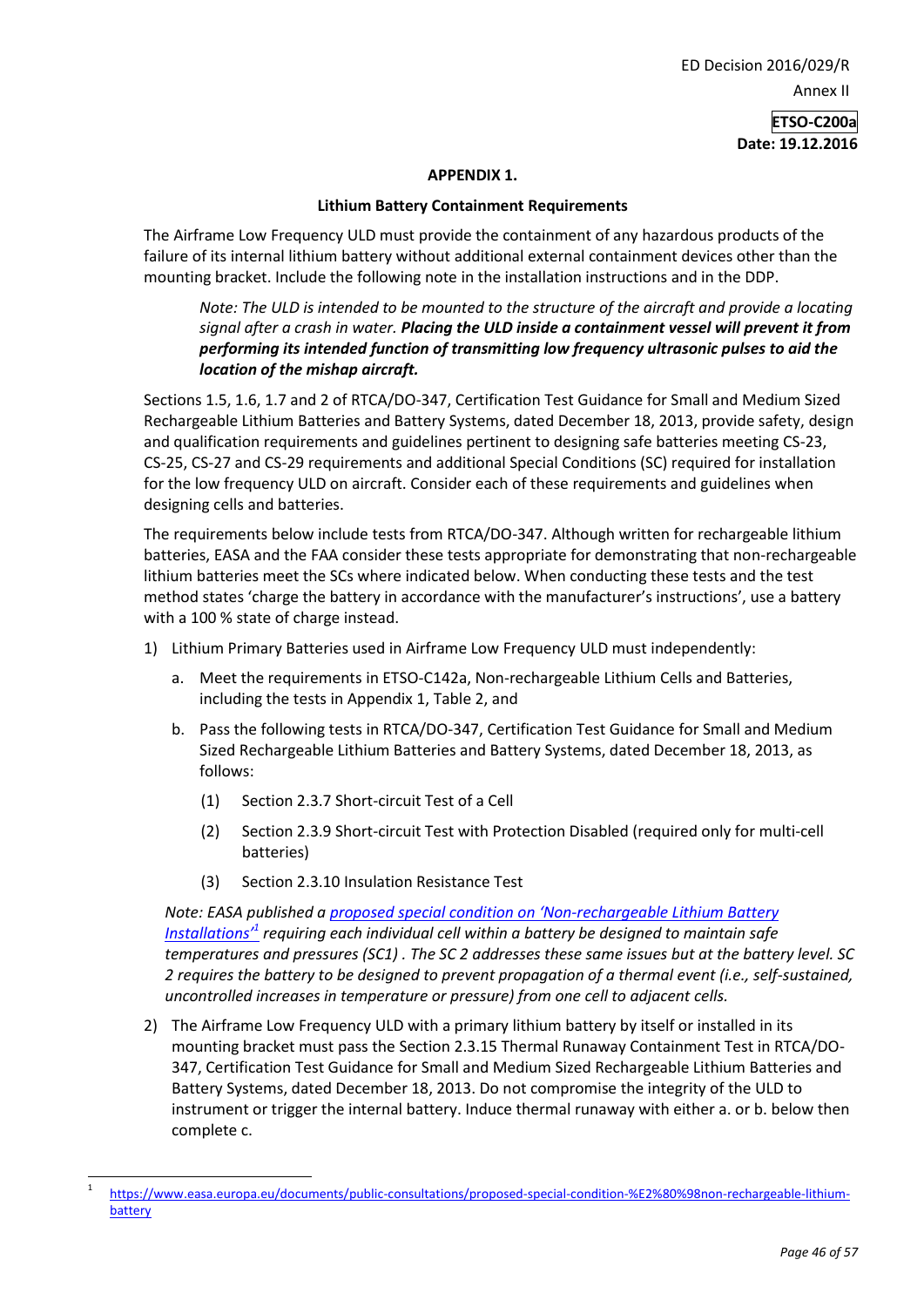#### **ETSO-C200a Date: 19.12.2016**

- a. Perform step e. of test method RTCA/DO-347 2.3.15.1 in lieu of RTCA/DO-347 2.3.15.1 steps c. and d. Step b is not required to complete step e. Apply the heating element to the exterior of the Airframe Low Frequency ULD or heat the ULD in a test chamber for this test to maintain the integrity of the item under test. Use of a test chamber heated to just above the triggering temperature will facilitate more accurate measurements of the ULD case temperature during the runaway.
- b. Alternate method to induce a thermal runaway

In a cell closest to the center of the battery:

- (1) Connect the terminals of a single electrically isolated cell to a power supply set to a constant voltage of at least 1.5 times the rated nominal cell voltage and charge with a current limit of I1 (or Imax if less than I1) of a single cell (+/- 50mA).
- (2) Monitor the battery voltage during charge and terminate the charge when the peak voltage is reached.
- (3) Subject the cell to a direct short circuit of less than 5 mOhm.
- (4) Install the battery into the ULD (and bracket, as necessary) prior to the onset of Thermal Runaway.
- (5) Monitor and record the battery voltage and current, the ULD case temperature, the ULD bracket temperature and continue with RTCA/DO-347 2.3.15.2 step g.
- c. For RTCA/DO-347 2.3.15.1 steps g. and h., monitor and record the test chamber temperature and the external temperature of the ULD. Verify post-test that the battery did in fact experience thermal runaway by observing the ULD contained decomposition products akin to those obtained from conducting this test on a bare battery.
- 3) The ULD or the ULD in its mounting bracket must contain all non-gaseous products of 2 above. Oring residue is acceptable. If any gasses are emitted, they must be emitted through a consistent, repeatable location such as around the closure threads or through a venting port.

*Note 1: SC 3 of the [proposed special condition on 'Non](http://www.easa.europa.eu/documents/public-consultations/proposed-special-condition-%E2%80%98non-rechargeable-lithium-battery)-rechargeable Lithium Battery [Installations'](http://www.easa.europa.eu/documents/public-consultations/proposed-special-condition-%E2%80%98non-rechargeable-lithium-battery)<sup>2</sup> does allow explosive and toxic gases to be uncontained and not vented overboard if they do not accumulate in hazardous quantities.*

*Note 2: EASA and the FAA may impose additional special condition requirements for installation. Installers may use ETSO test data, including the battery containment test data as part of the certification package in showing compliance with an EASA or FAA installation special condition.*

4) The applicant shall document and make available to EASA and to the installer:

-

- a. The test results to include the nature and volume of any gasses emitted, maximum case temperature during a thermal runaway, and whether or not the mounting bracket was required to attain containment.
- b. If venting occurs, the venting location so that installers may design and fabricate appropriate venting systems that will not interfere with the intended function of the ULD as described in the Note at the beginning of this Appendix.
- c. If the applicant choses to incorporate a venting port in the ULD and/or ULD mounting bracket, the interface in the installation instructions or drawing.

<sup>2</sup> [https://www.easa.europa.eu/documents/public-consultations/proposed-special-condition-%E2%80%98non-rechargeable-lithium](https://www.easa.europa.eu/documents/public-consultations/proposed-special-condition-%E2%80%98non-rechargeable-lithium-battery)[battery](https://www.easa.europa.eu/documents/public-consultations/proposed-special-condition-%E2%80%98non-rechargeable-lithium-battery)